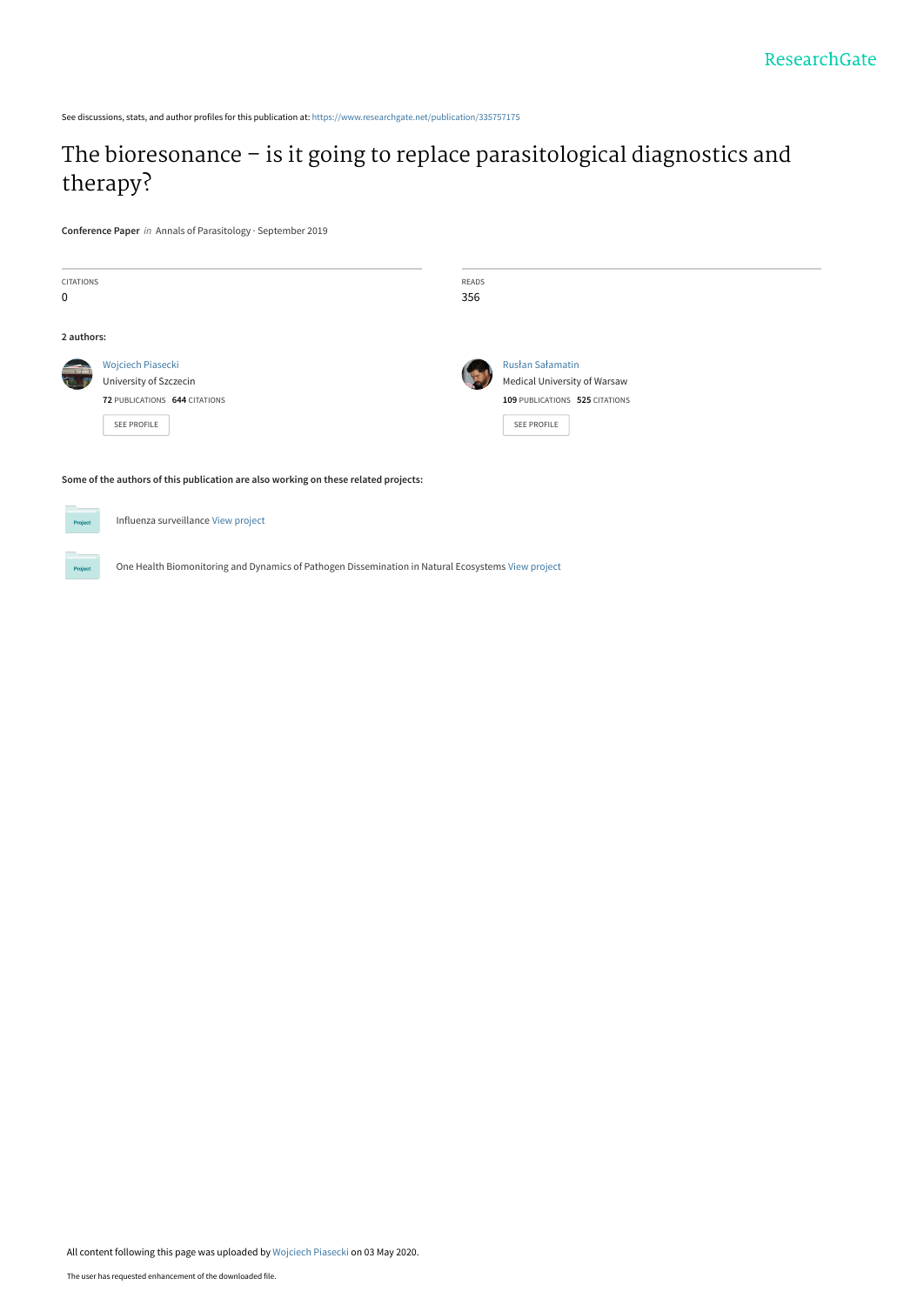### **The bioresonance —is it going to replace parasitological diagnostics and therapy?**

#### **Wojciech Piasecki1, Rusłan Sałamatin**2

i Institute of Marine and Environmental Sciences, Faculty of Geosciences, University of Szczecin; 2 Department of General Biology and Parasitology, Medical University of Warsaw; 3 Department of Parasitology and Vector-Borne Diseases, National Institute of Public Health - National Institute of Hygiene, Warsaw, Poland

In the wake of the success of "alternative medicine" methods, there has been a growing interest in so-called bioresonance (not to be confused with a legitimate method of magnetic resonance). This method was developed in 1977 in Germany by Franz Morel and Erich Rasche and marketed there as the MORA Therapie. The theory of "bioresonance" is based on the assumption that each organism, including pathogens, induces electromagnetic radiation of unique frequencies. Detecting those frequencies can allegedly help to identify parasitic infections and also allergies (especially "concealed allergies"). Electronic devices used in "bioresonance" employ the "reversed frequencies" that are allegedly capable of curing parasitic diseases (killing parasites?) or eliminating allergies (especially "concealed" ones). The electronic devices used by "bioresonance" practitioners are either based on measuring the electric resistance of the skin, similarly like the e-meter used by Scientologists, or on analysing the spectrum of the electromagnetic field. Diagnostic/therapeutic devices used in the "bioresonance" are labelled with various sophisticated names such as "Quantum Resonance Magnetic Analyzer" (QRMA) or "Quantum Resonance Spectrometry" (QRS). Unfortunately, no published results are available to confirm individual frequencies emitted by parasites. Furthermore, no spectrometers are known to be capable of distinguishing such frequencies from the background electromagnetic noise.

In recent years, "bioresonance" practitioners have been trying to target parasitic infections and they are very "effective" in detecting multiple infections, which cannot be otherwise confirmed using legitimate methods. Surprisingly, this quackery is well accepted by the general public. There are many reasons for this phenomenon. Among them are the growing accessibility of the Internet, the increasing popularity of conspiracy theories, and the official medicine focusing of on pharmaceutical and mechanical aspects only, neglecting psychological interactions with the patient. Also, despite the increasing level of formal education of the Polish society, there are fewer and fewer people who can independently analyse information and distinguish the truth from false. Parasitology has become an easy target for quackery in this country because of the marginalization of Parasitology as an academic subject.

The majority of alternative medicine methods provide a positive result based on the placebo effect. This is probably also the case of "bioresonance". We must be aware, however, that the latter, is also blamed on indirect harmful consequences. The mass-detection of parasites by "bioresonance" quacks increases the informal pressure on family physicians, who are asked to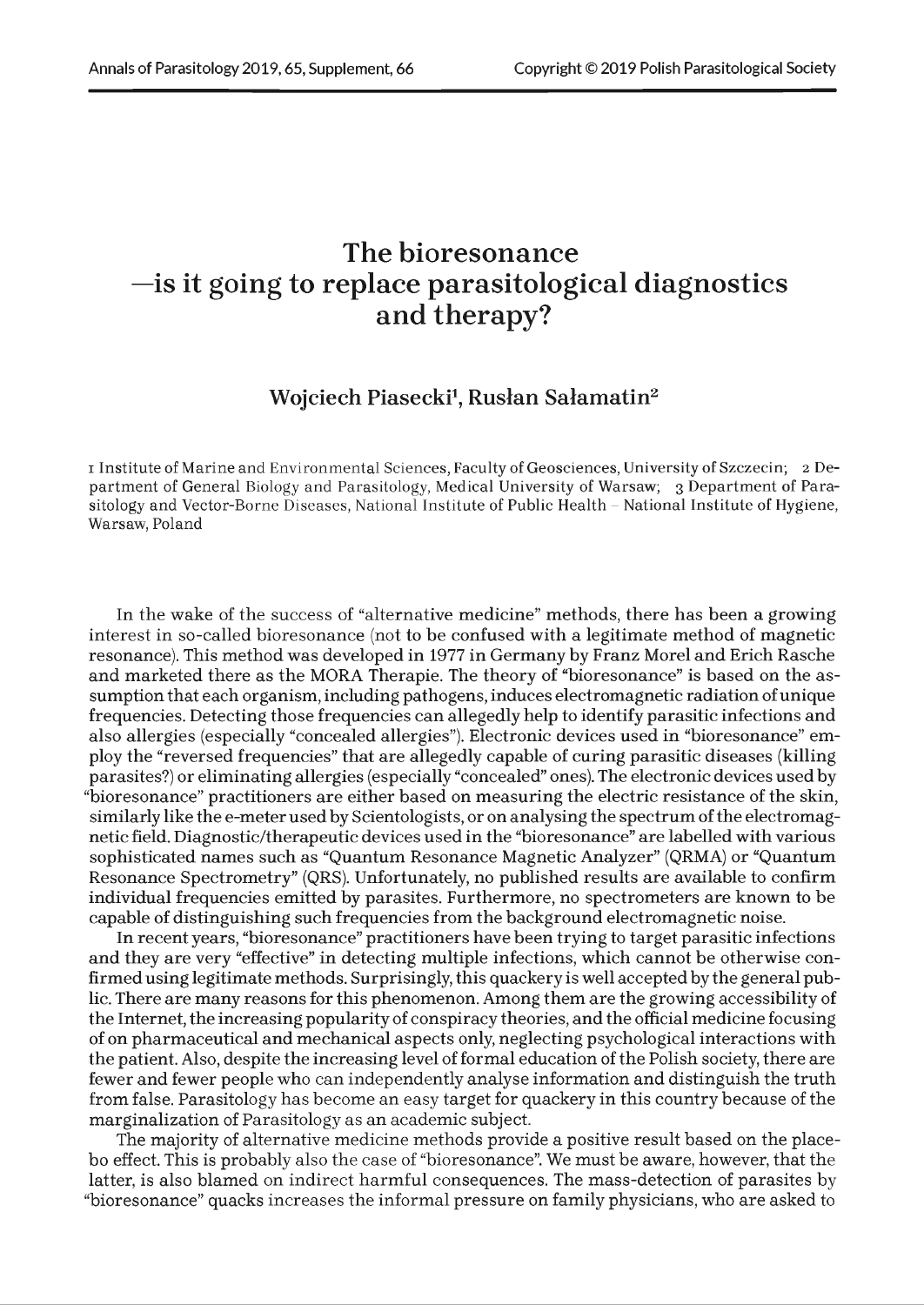prescribe anti-helminthic drugs. Many doctors, having limited knowledge of parasitology, are not capable on a merit discussion on the subject. Consequently, they give up and prescribe drugs for the imaginary parasites, despite obvious side effects of such pharmaceuticals.

The "bioresonance" has been banned in some countries, including the USA. Unfortunately, the liberal legal system in Poland is favouring the whole array of socially negative phenomena... This article outlines the extent of the "bioresonance", its legal status, and suggested actions to be taken by parasitologists and laboratory diagnosticians before it is too late.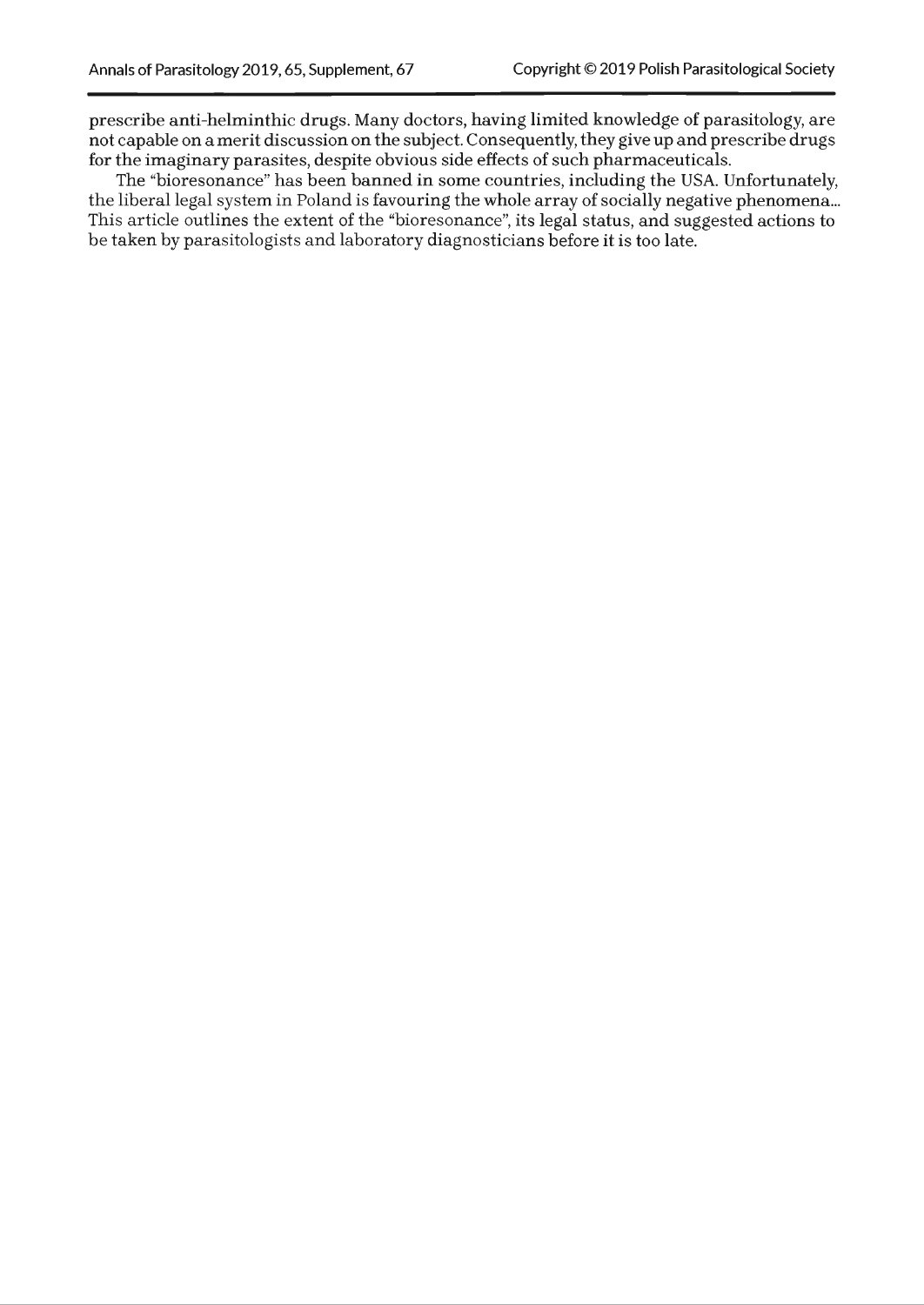### **POLISH PARASITOLOGICAL SOCIETY**

# ANNALS OF PARASITOLOGY

**volume 65 \* supplement \* 2019**



PL ISSN 2299-0631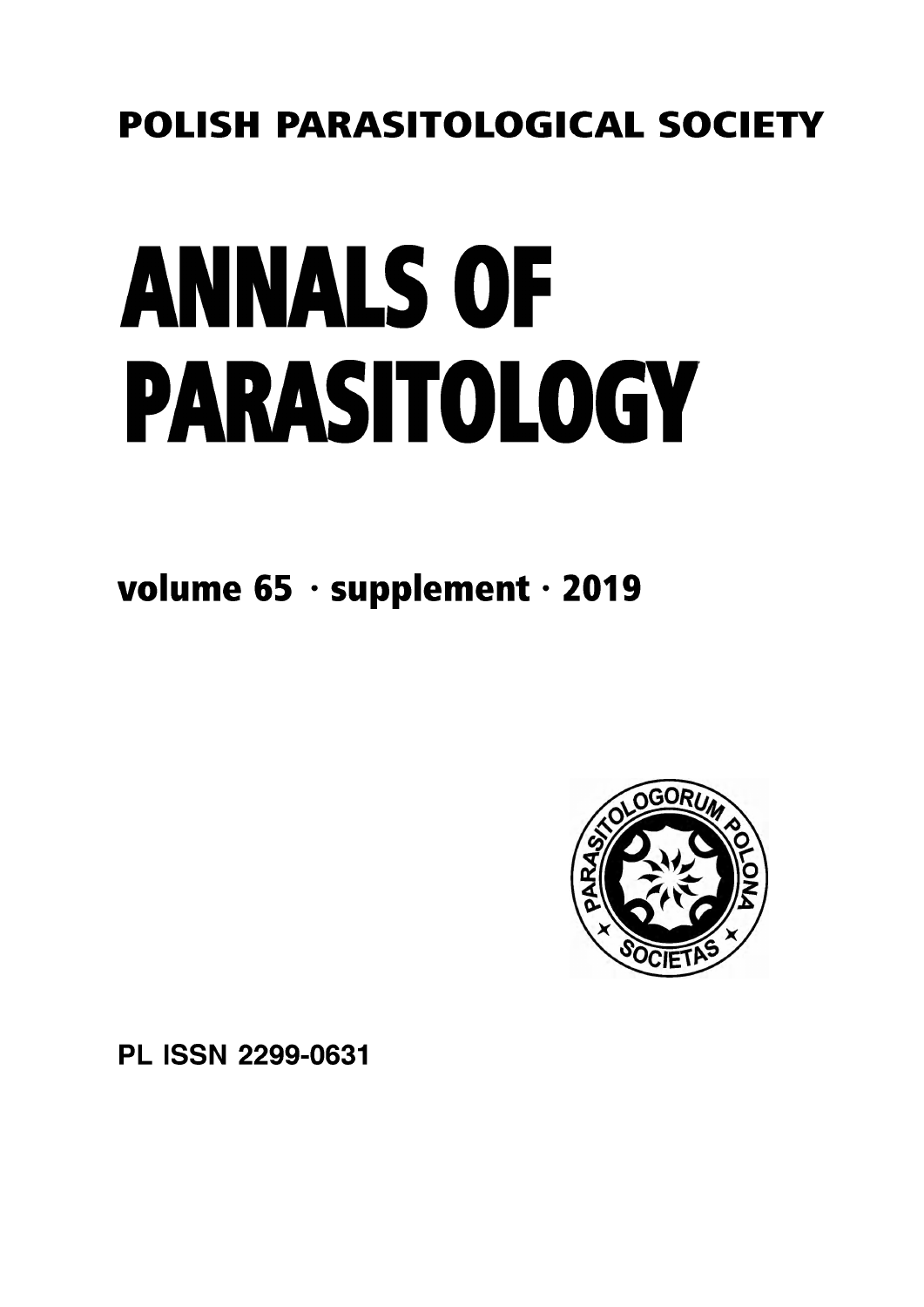The XXVth Congress of the Polish Parasitological Society is organized by Executive Board of the Polish Parasitological Society and Warsaw Branch of the Society

### **Honorary committee**

| Prof. dr hab. Wanda Kocięcka         |
|--------------------------------------|
| Prof. dr hab. Alicja Kurnatowska     |
| Prof. dr hab. Andrzej Malczewski     |
| Prof. dr hab. Przemysław Myjak       |
| Prof. dr hab. Katarzyna Niewiadomska |
| Prof. dr hab. Anna Okulewicz         |
| Prof. dr hab. Teresa Pojmańska       |
| Prof. dr hab. Krzysztof Siuda        |
| Prof. dr hab. Halina Wędrychowicz    |

### **Scientific Committee**

| Professor | Anna Bajer                 |
|-----------|----------------------------|
| Professor | Simone M. Cacciò           |
| Professor | Tomasz Cencek              |
| Professor | David Bruce Conn           |
| Professor | Maria Doligalska           |
| Professor | Elżbieta Gołąb             |
| Professor | Thaddeus Graczyk           |
| Dr        | Joanna Hildebrand          |
| Professor | Johan Höglund              |
| Dr        | Pikka Jokelainen           |
|           |                            |
| Professor | Marta Kołodziej-Sobocińska |
| Dr        | Ivica Králová-Hromadová    |
| Professor | Piotr Kurnatowski          |
| Professor | Joanna Matowicka-Karna     |
| Professor | Bożena Moskwa              |
| Dr        | Anu Näreaho                |
| Professor | Edoardo Pozio              |
| Professor | Jerzy Stefaniak            |
| Professor | Vasyl V. Tkach             |

### **Organizing Committee**

|                                                      | General chair: Dr Katarzyna Goździk, |
|------------------------------------------------------|--------------------------------------|
|                                                      | Vice chair: Dr Małgorzata Bednarska  |
|                                                      | Dr Agnieszka Pawełczyk               |
|                                                      | Dr Renata Welc-Faleciak              |
|                                                      | Professor Daniel Młocicki            |
|                                                      | Aleksandra Kornacka, MSc             |
|                                                      | Dr Wioletta Rożej-Bielicka           |
| Chair of Publication Committee: Professor Anna Rocka |                                      |
| Editor of Publication: Dr Ruslan Salamatin           |                                      |
|                                                      | Secretary: Aleksandra Cybulska, MSc  |
|                                                      | Treasurer PPS: Maria Waloch, MSc     |

Authors are responsible for supplied abstracts.

Editor: Ruslan Sałamatin Typefaces: BRYGADA 1918, Lato